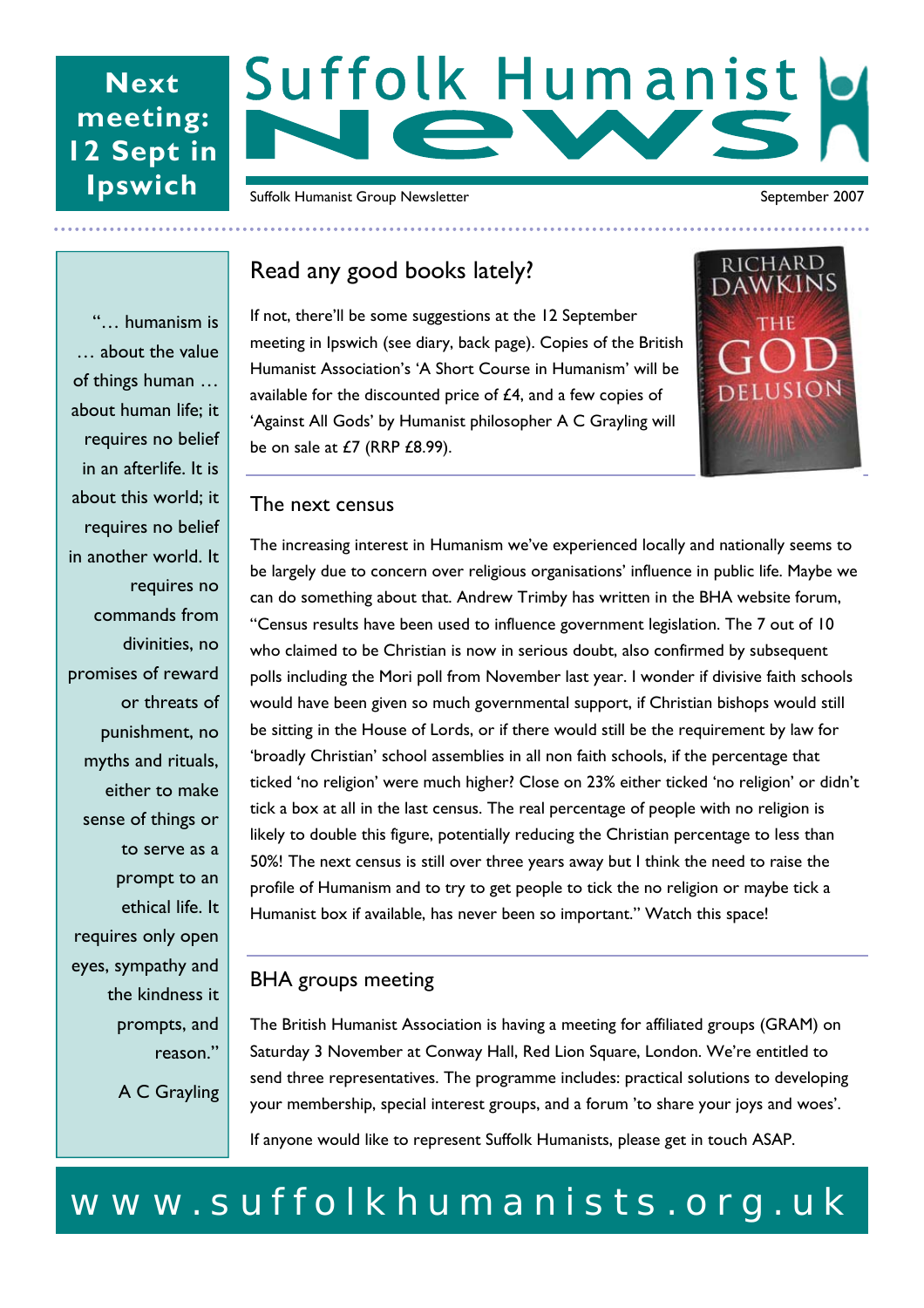# Busy, busy, busy...

Some of us have been busy, promoting Humanism, educating people, or just enjoying ourselves.

## **13 June**

The British Humanist Association's Education & Public Affairs Officer, Andrew Copson, came to our meeting in Ipswich, where he spoke about the organisation's education work.

#### **2 July**

The Ceremonies Team met in Ipswich. Amongst other things, we discussed correspondence with the CEO of the Society of Allied & Independent Funeral Directors, who's recommended that SAIF members should only refer clients to BHA-accredited celebrants. Since SAIF members in our area and elsewhere don't take much notice of this recommendation because they know their local celebrants best, we've rejected the suggestion that we might become associate members of SAIF as it wouldn't benefit us to do so.

#### **5 July**

Nathan Nelson (my son) and I attended a Suffolk Inter-Faith Resource tutor's meeting and buffet on 5 July at Suffolk College, followed by a Forum of Faiths on Community Cohesion, led by Andy Yacoub, Suffolk County Council's Diversity Officer. Nathan and I were joined by Suffolk Humanists' Vice-Chair, Richard Stock, whose report is on page 3. During a discussion someone made comments that suggested she didn't understand what secularism meant. Since then, I've suggested that SIFRE might have a Forum of Faiths on Living in a Secular Society, and I've been asked to lead one on 16 October—see the diary on the back page.

#### **8 July**

I contributed to a non-religious remembrance event for the families of patients who'd died the previous year at St Nicholas's Hospice, Bury St Edmunds, organised by the chaplain, Rev. Neil Bramble-Chapman, who'd realised that it wouldn't be appropriate to have a Christian ceremony because some families weren't religious. He chose readings from my suggestions and provided pleasant music.

## **9 July**

On 9 July Nathan joined a team of SIFRE tutor's at Mildenhall College of Technology, where he spent the morning talking to groups of 6th formers. He says, "We covered death, ghosts, evolution, where Humanists meet, and whether (prompted



Nathan Nelson

by a student's question) religion was the opiate of the people."

At lunchtime on the same day, I spoke to a group of Suffolk County Council staff and police at Endeavour House, the council HQ, during a SIFRE lunchtime session on 'equality issues' - diversity, ageism, etc. Several of those who attended asked for more information about Humanism at the end of the session.

After lunch, I had a useful, friendly meeting with Rev. David Flowers, the chaplain of St Elizabeth's Hospice in Ipswich, to talk about his provision of non-religious funerals for hospice families.

#### **5 August**

A pub lunch at the Seal in Woodbridge, where a small group of Humanists put the world to rights.

#### **7 August**

The group's scattered committee had a meeting using a phone conferencing system arranged by Community Network in London, a charity that provides a cheap service for charities  $\alpha$ and voluntary groups. It's an



environmentally-friendly way to meet without leaving home.

## **12 August**

I reviewed the Sunday papers on BBC Radio Suffolk with presenter Luke Deal. This meant getting to the studio by 6.30 am! On the way home I heard Luke say that a listener had phoned in to say something like, it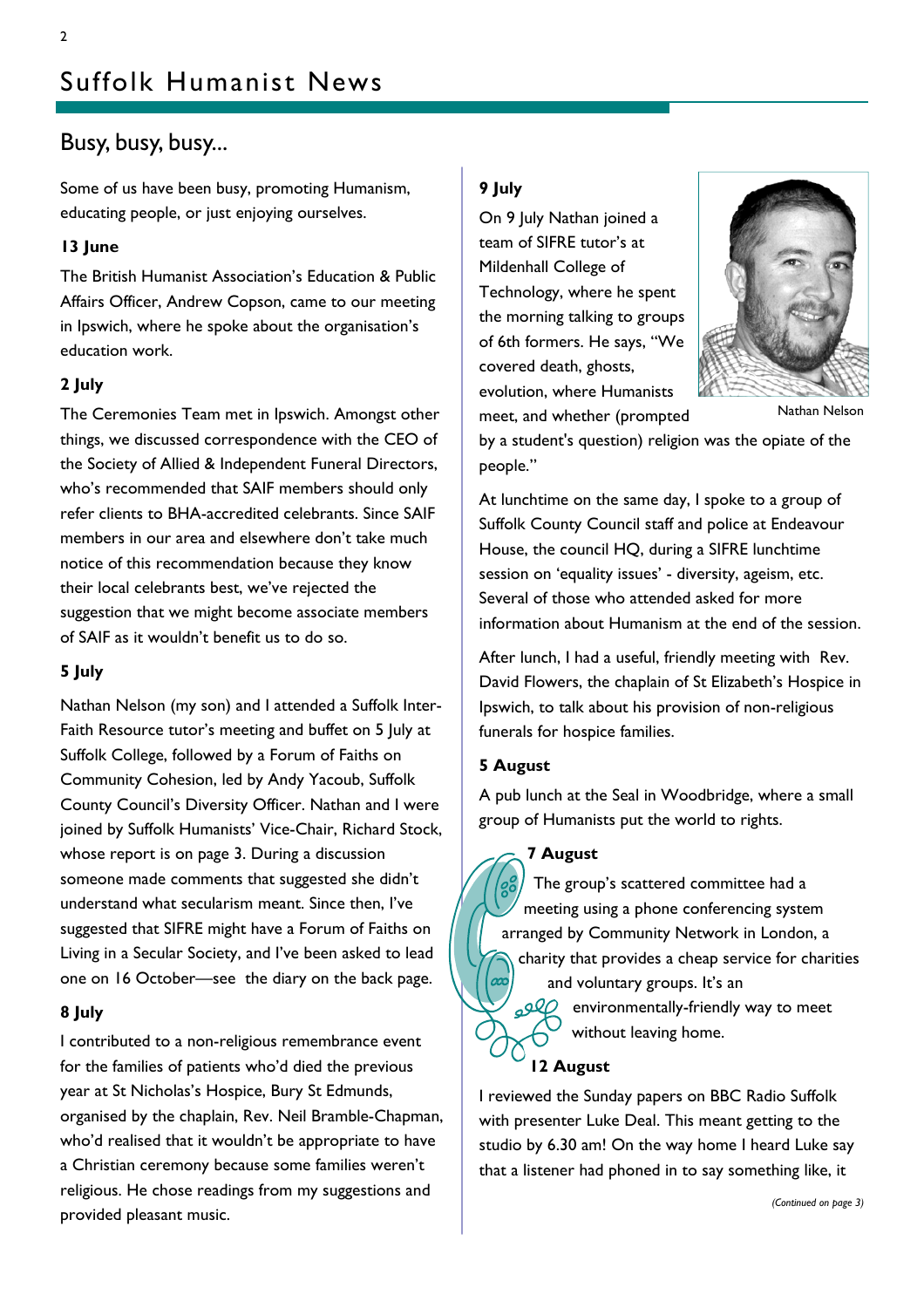#### *(Continued from page 2)*

was the most intelligent and enjoyable thing she'd heard on the radio for some time. If it was you, thanks!

## **20 August**

I was on BBC Radio Suffolk again, this time to comment on the Humanist equivalent of godparents. The problem is, what to call them? 'Supporting adults', or 'guide parents' aren't very satisfactory names. Any ideas? I mentioned that Suffolk Humanist Celebrant Sophie Lovejoy's daughter Tess refers to her

'supporting adult' as her 'spare mummy', while Sophie calls her friends the children's 'ungodparents'.

#### **1 September**

A humanist Thought for the Day on BBC Radio Suffolk. I've been booked to do more Thoughts for the Day on 29 September, 3 November and 12 December—see diary on back page for frequencies. *MN* 



## Achieving cohesion in Suffolk

*Richard Stock, Suffolk Humanists' Vice-Chair* 

I attended the Forum of Faiths meeting on 5 July at Suffolk College. The purpose of the meeting was to offer local faith groups an opportunity to feed into the "creating a cohesive county" element of Suffolk Strategic Partnership's "Shaping the Future of Suffolk" community strategy. Our aim was to ensure the humanist perspective was reflected in the dialogue. The discussion centred on Suffolk in twenty years time. What are the issues that will face the county? What evidence is there that these issues (will) exist? What can we do to solve them?

The most striking element of the session was how irrelevant religion was to the whole discussion. This meant that a general consensus was reached on a variety

of non-religious issues, particularly Suffolk's ageing population, housing and the built environment, and the role technology will play in changing how society organises and communicates. Religion was barely mentioned.

While it is noteworthy that religion should be playing such a small part in these discussions, the failure to look at the impact of religion on community cohesion was concerning. My suggestion that problems associated with religious division or segregation would become more serious with the growth of religious extremism was ignored. Although there was general agreement that promoting inter-faith understanding was a good thing, nobody seemed willing to discuss the possibility that the fruits of the current severe and very frightening divisions between religious groups across the world will impact on all parts of our society, regardless of faith or lack of it. The world grows ever smaller and Britain's involvement in political and military ventures overseas is already affecting us as creeping surveillance of the individual to monitor growing terrorist activity and the ever present security threat demonstrate. Suffolk will not be immune to what I fear is currently perceived as an "international" problem.

Humanists can play an important role in promoting cohesion within our county. We must celebrate Britain's secular outlook and ensure that our message goes out to the local community that secularism benefits everyone because it does not allow one belief system to dominate another. This message must be a guiding principle in the development of a cohesive county over the coming decades.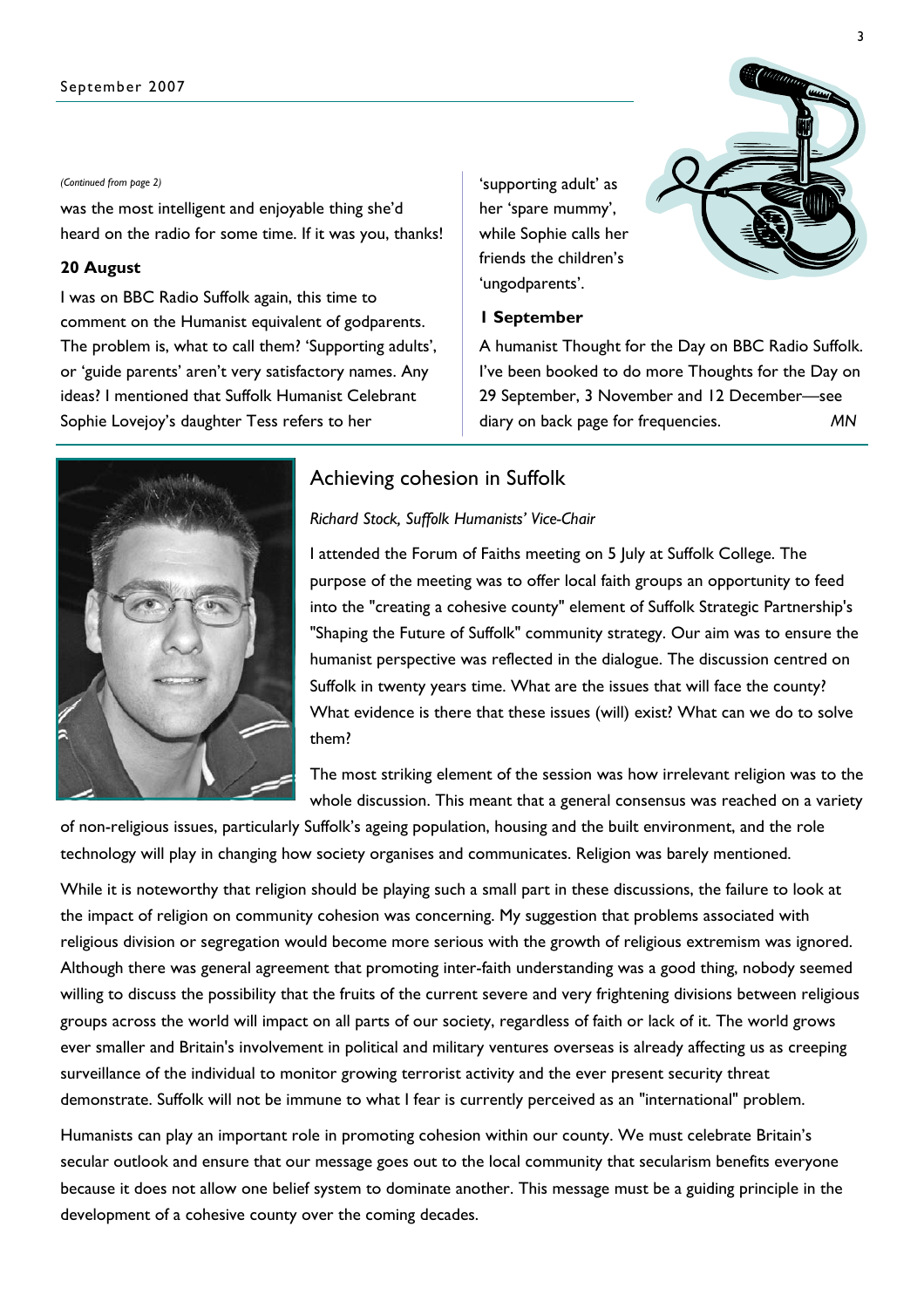You can download **International Humanist News** from the Internet at www.iheu.org/ node/2758. The current issue contains articles on violence against women, creationism and science, and the fight for a secular Europe, with stories about humanists in action in India and Uganda.

There hasn't been time to construct a separate Suffolk Humanists' **website for teachers** who'll start using the new county RE syllabus including Humanism and other secular world views from this term. However, we will try to add a page of information for teachers to the existing site and Andrew Copson, BHA Education Officer, told us in June that the BHA will have a teachers' website from next year.

#### **www.suffolkhumanists.org.uk**

The Suffolk Humanists website continues to attract hits from around the world. During the week ending 19 August there were almost 1200 pageloads and 370 visitors. The page about 'funeral etiquette' continues to attract the most hits for some reason—6700 at the time of writing. We try to add new stories as often as possible, so keep checking. If you've signed up as a user you can add comments or start a forum topic. Articles can be submitted by email. Don't be shy, write something!

**As interest in Humanism increases, especially in education, and demand for Humanist ceremonies continues to rise, we'll need more Humanist speakers and celebrants**.

We'll need people who can talk about Humanism or about a variety of topics from a Humanist perspective to groups and organisations, adapting their approach to suit their audience, and warm, perceptive, resourceful people who can provide grieving families with a dignified, relevant funeral for their loved ones.

Suffolk Humanists train our own celebrants and speakers. We have very high standards, so we're very fussy about selecting suitable trainees. If you think you've got what it takes, please ask for more information.

Best-selling author and leading biologist **Richard Dawkins will present this year's National Secular Society Irwin Prize for Secularist of the Year** on 20 October in London. Recently Richard Dawkins ripped into "alternative medicine" and psychic mumbo-jumbo in a Channel 4 two-part series, Enemies of Reason. Terry Sanderson, president of the National Secular Society, said: "We are thrilled that Richard Dawkins will be with us for this increasingly prestigious event."



# It's hot in Cambodia

Life in Cambodia is proving hot and frustrating for Nathan Nelson, who's had difficulties tracking down the elusive government officials he was supposed to be working with on a sustainable rural development project. His travelling companion Hannah, a recently qualified vet, is trying to educate local horse and cattle owners about animal welfare. They're living on the first floor of a house above a friendly Khmer family near Wat Bo, a Buddhist temple near the heart of Siem Reap, where they can walk into town through the monks' living area where lots of orange robes hang drying. There's a crocodile farm in the back garden; they "stir occasionally, splash into the water, or groan a deep, reverberating groan," in the middle of the night . You can read more in his blog, www.spikydog.com/blog.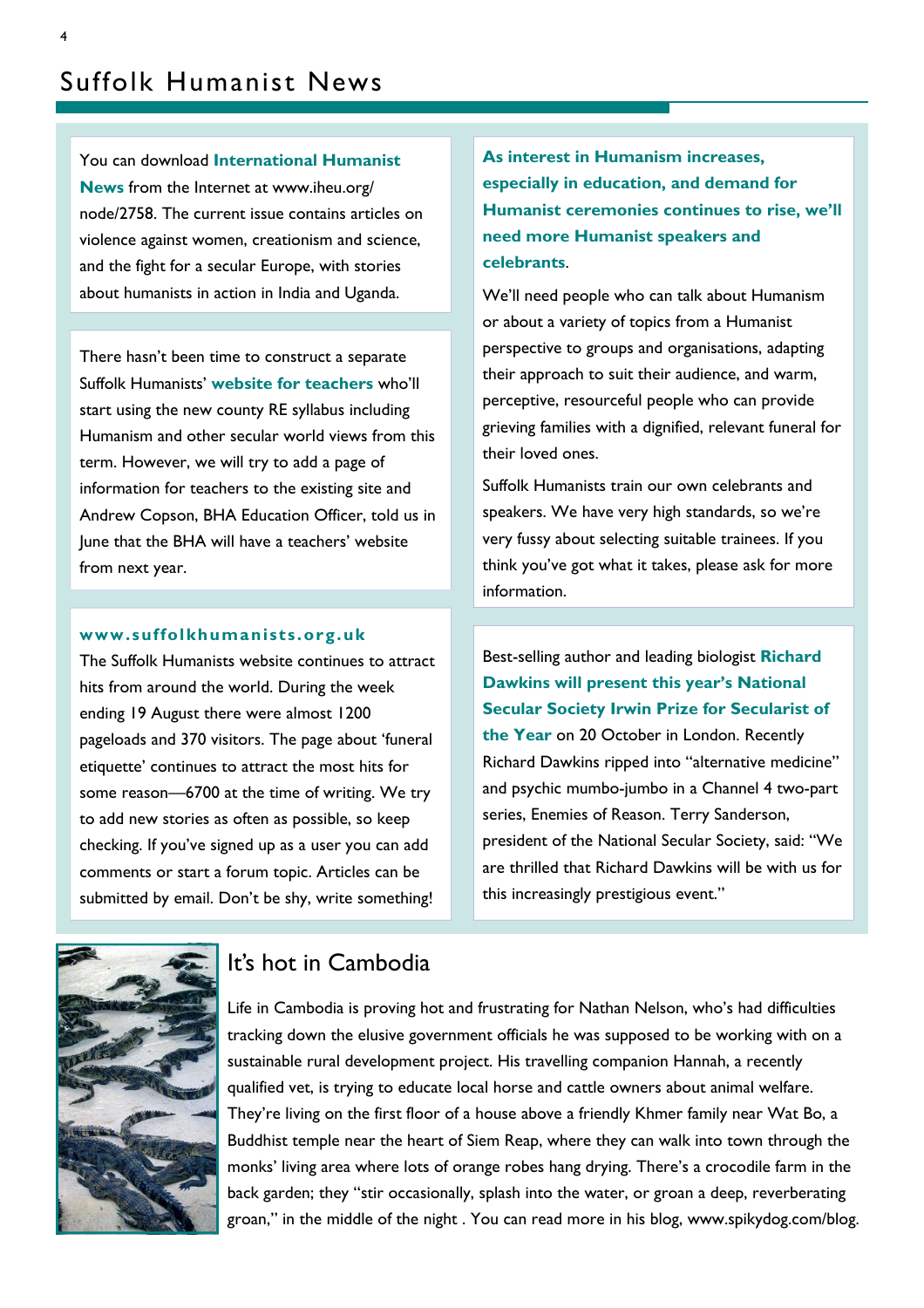# The British Humanist Association AGM

#### *Michael Imison*

(any views expressed are the writer's and not necessarily those of the BHA)

The Conway Hall, London, was less than half-full for the BHA AGM on July 7th. Generally, the mood was buoyant. Polly Toynbee's agreement to become our President, announced at the meeting before being released to the press, was welcomed. For the first time in years, there were more candidates than vacancies for the Board of Trustees (though one has since arisen) and a postal ballot was held. Approximately 35% of members voted; a reasonable turnout for an organisation of this sort. Robert Ashby was re-elected, and at



Michael Imison

the subsequent board meeting re-elected to the chair. Mary Porter, one of four newcomers to the board, was elected vice-chair.

BHA Executive Director Hanne Stinson's reported rising income and membership, though pressures on staff time meant that it wasn't possible to organise a members' conference this year. However, there would be a one-day conference for groups, to be hosted by a local group.

Community Services Officer Maryam Namazie reported on the re-organisation of the Celebrants' Network with additional finance and a new autonomous Ceremonies Management committee, which was being elected by all BHA celebrants (it turned out later that over 60% of them voted). David William, a new trustee and an independent celebrant, felt the BHA should do more for humanist celebrants outside the network whose existence was ignored. Hanne said she was always willing to meet with any of the independents. Abe Alpren felt the cost of an expanded network would be too much for the BHA.

Membership & Development Officer Jemma Hooper reported on an experiment in direct marketing sponsored by the Reed Group to find effective ways of both recruiting members and soliciting donations. There would be a GRAM (Groups Annual Meeting) in November this year.

Education & Public Affairs Officer Andrew Copson, who held an education workshop earlier in the day, reported on various campaigns and said he was being helped by more members.

The one piece of formal business was the passing of an amendment to the Memorandum and Articles to bring them into line with recent charities legislation, allowing trustees who serve charities in another capacity to receive payment for that activity. This means that I, as a trustee, can be paid for training celebrants.

The election for the new Ceremonies Management Committee followed the AGM. Unlike the Ceremonies Sub-Committee, which was made up of busy regional co-ordinators, this was open to all celebrants who can devote their energies, outside performing their own ceremonies, to setting policies for the network. Interestingly, the candidate who failed to get elected was the only one to want to see the celebrant body as a "separate entity" from the BHA. The six who were elected have a formidable range of experience and qualifications including in financial management, an area in which the old Board of Trustees felt themselves wanting. Their initial meeting was characterised by a willingness to form pro-active sub-committees to deal with the many issues that face them. Top of the list is selection of a Head of Ceremonies whose role will be rather different from that of the current Community Services Officer. Then there will be the appointment of three paid part-time Regional Development and Support Workers to pilot regions, who'll have the double task of trying to achieve a major increase in the number of ceremonies and ensuring that celebrants in their region feel they get value for their levy.

*Note: Michael is a BHA trustee and the only member of the Suffolk Ceremonies Team who's chosen to continue as a member of the BHA network; the rest of us remain independent of it.. MN*